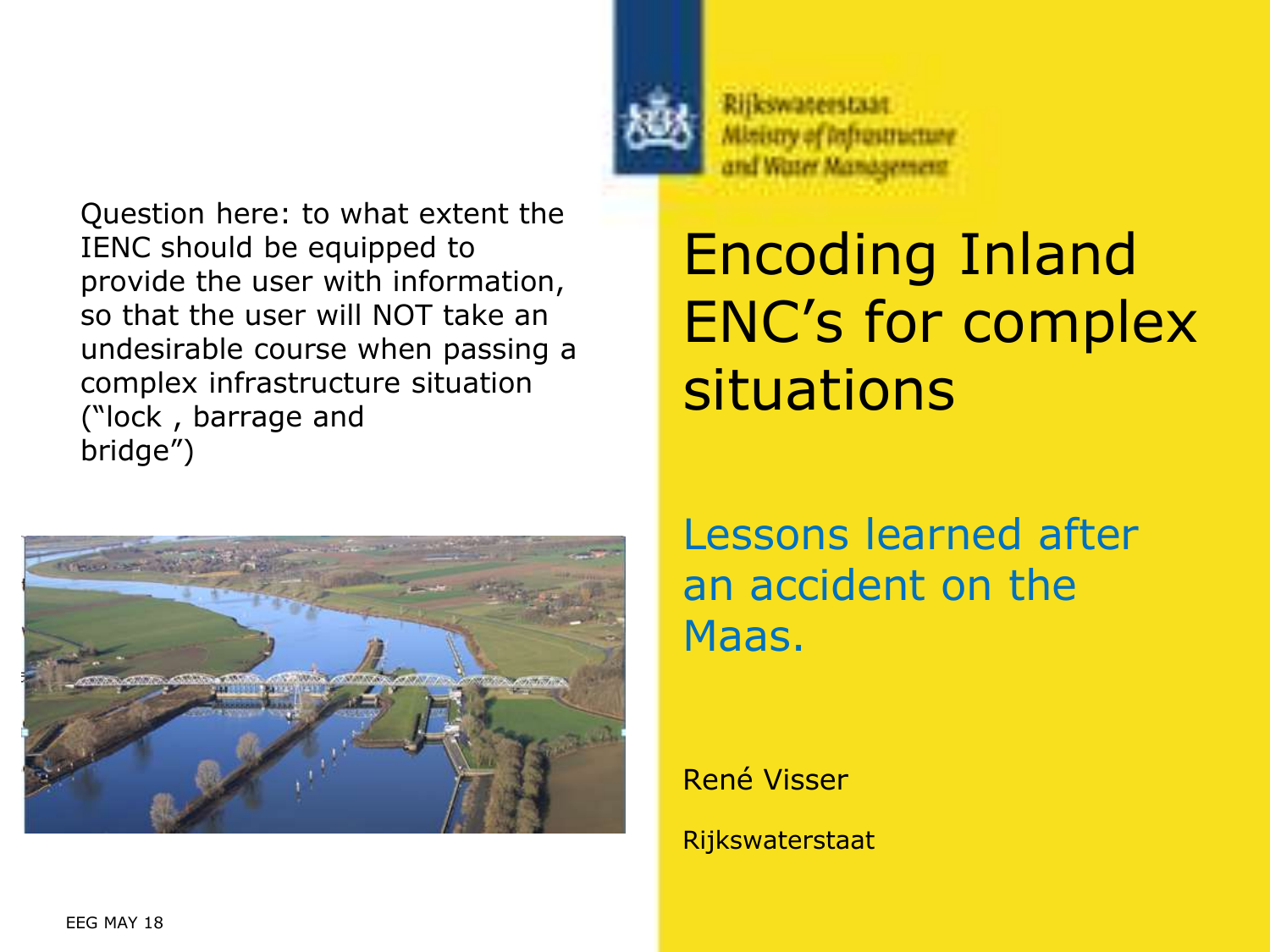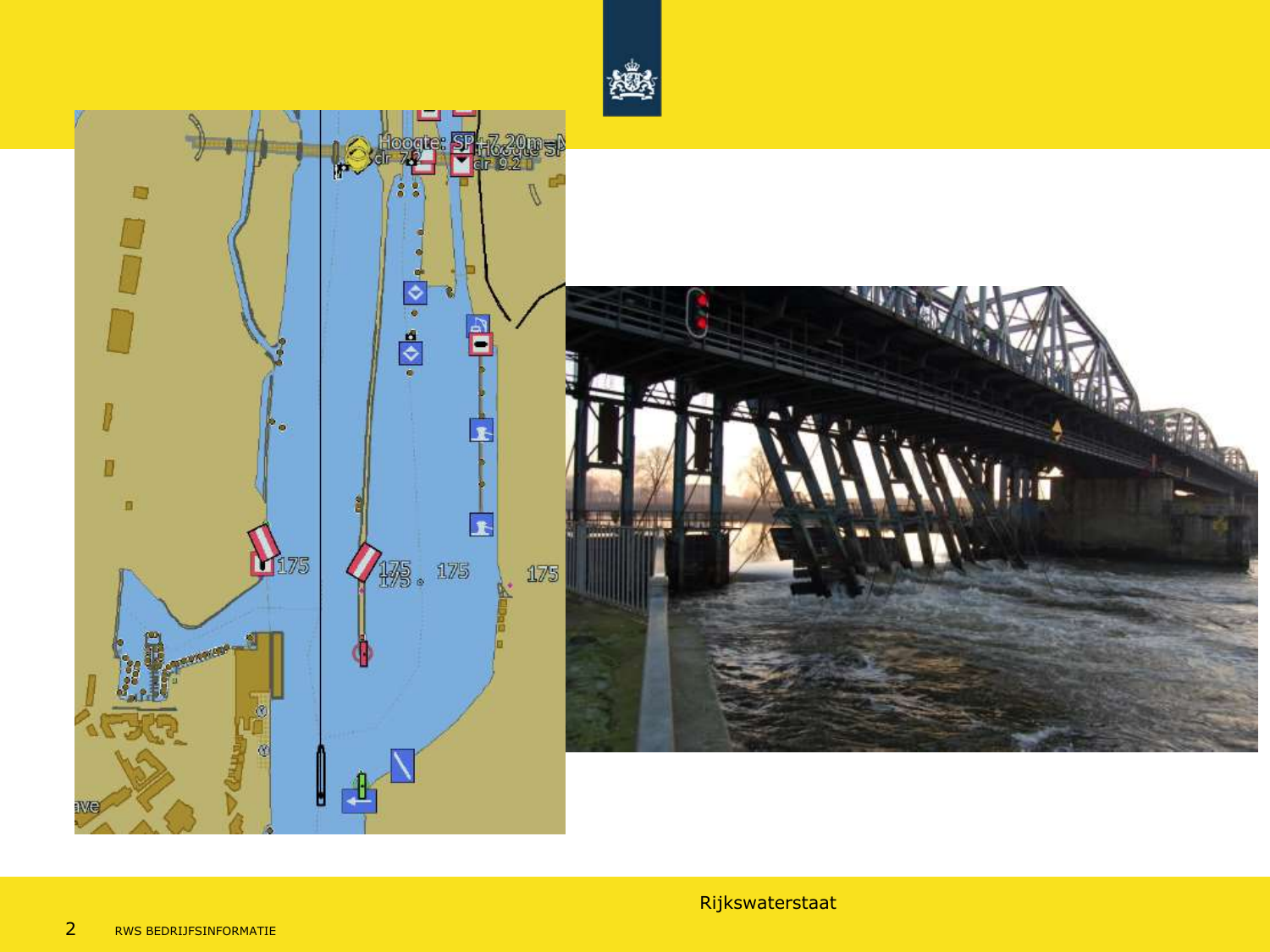

#### Possible IECDIS view at that moment downstream approach to the complex Grave



After research it is known that the use of Inland Ecdis was not related with the accident !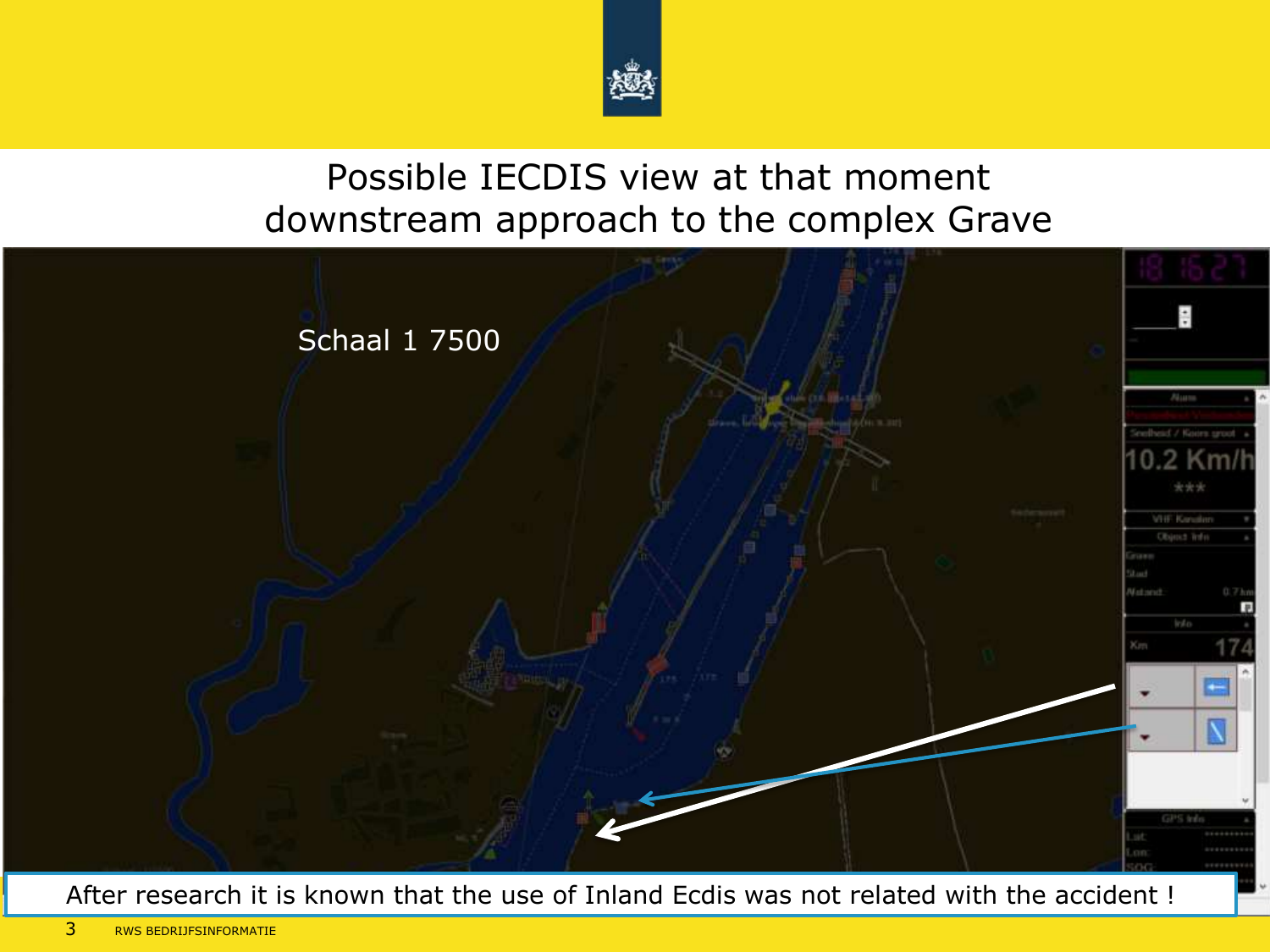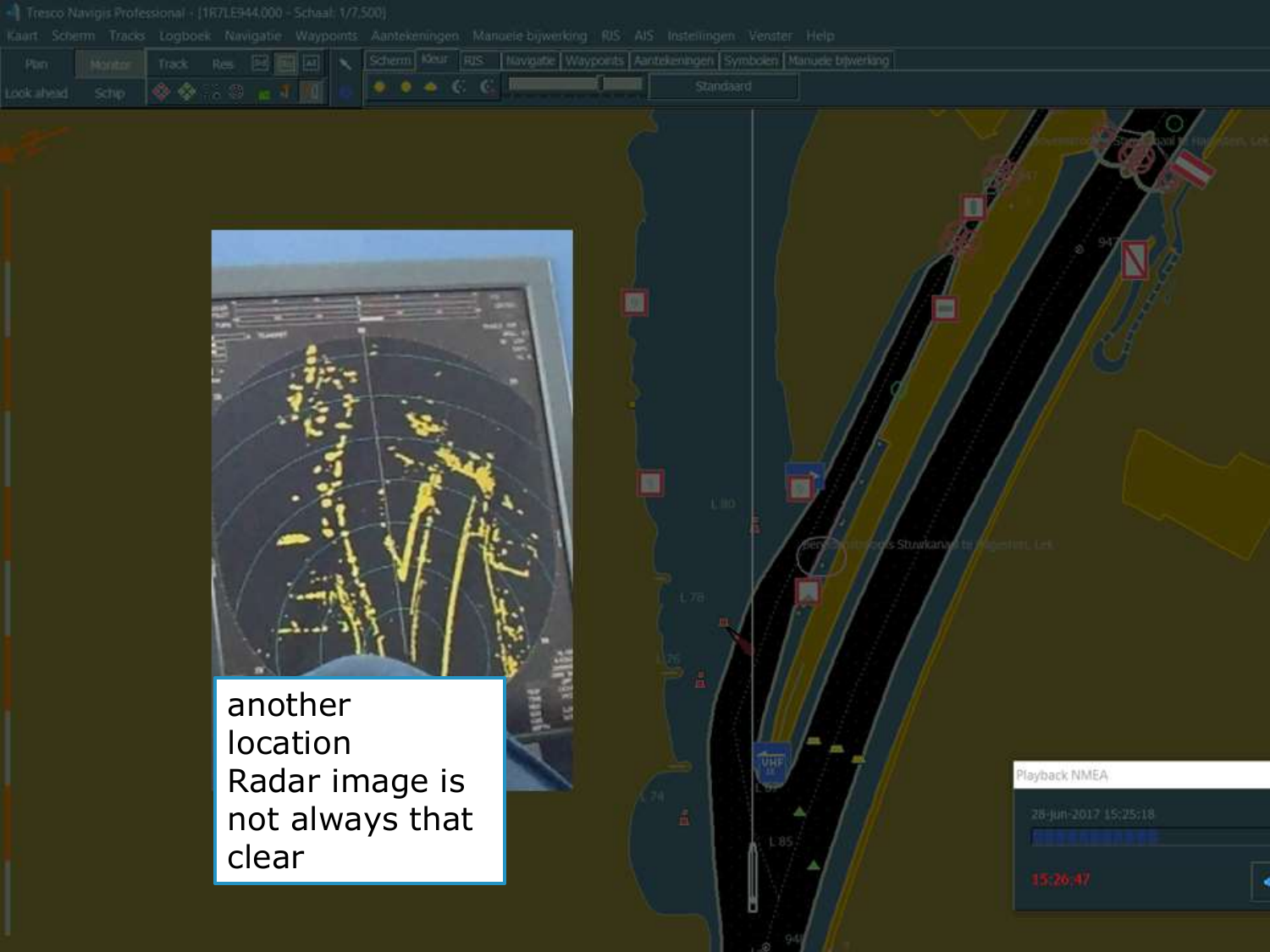

# RWS Research on several complex situations Situation & ATON's in the real world

General

It is not always that clear what the desired sailing route is

- Difference in use of signs
- Some place there is the sign 'Weir'  $\left\lceil \frac{1}{\ln n} \right\rceil$ ; at other spots not
- Three different ways of closing the weir channel with ATON's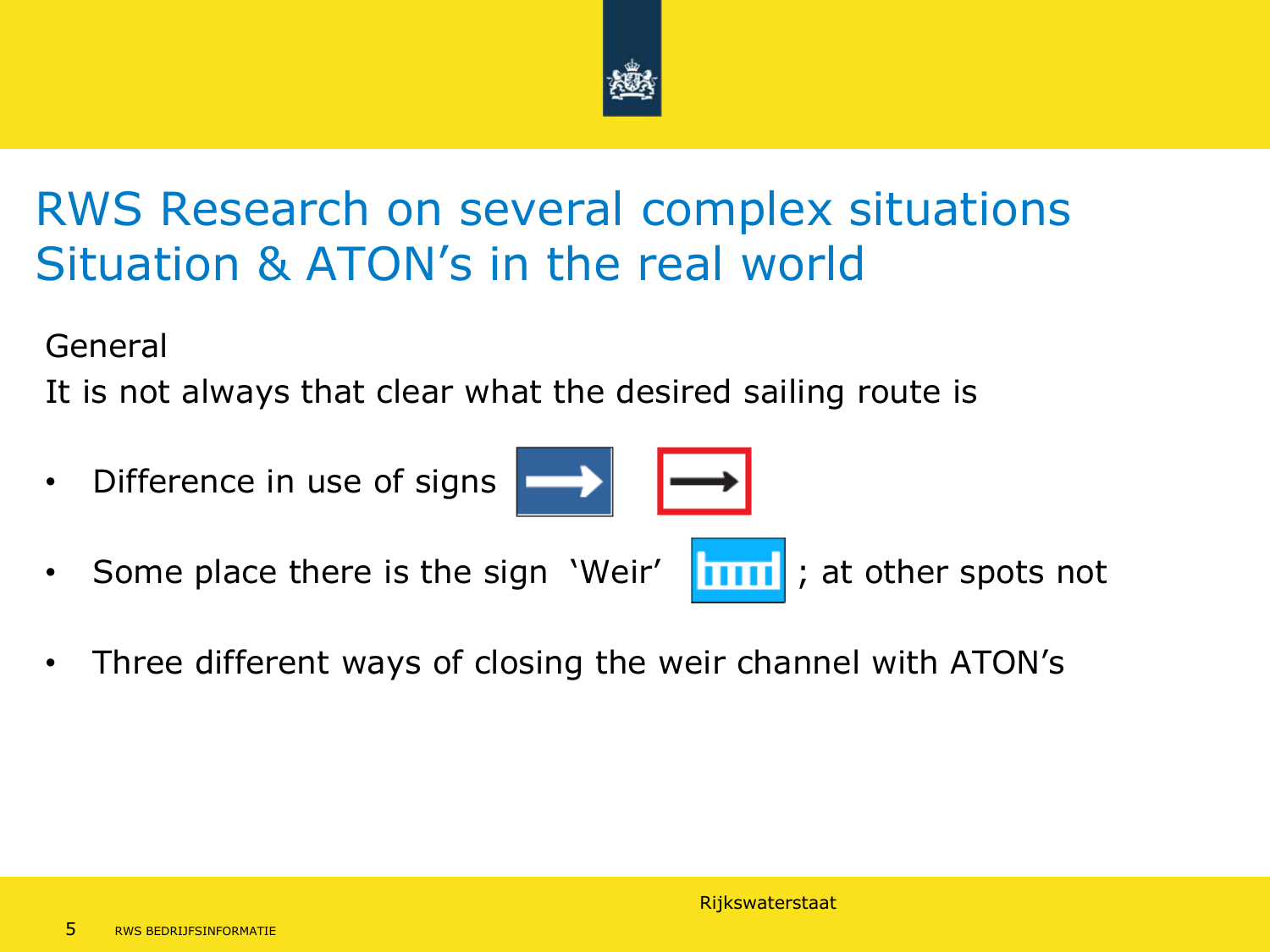

# RWS Research on several complex situations Inland ENC

General

ECDIS users (information mode) can choose the method of symbolization themselves!!

So it is not certain that coded information will be shown in the IECDIS

Results

- Important signs for deciding the recommended route are not clearly visible
- Deviations from the actual situation outside
- Conflicting information by encoding both routes (Lock channel & Weir channel)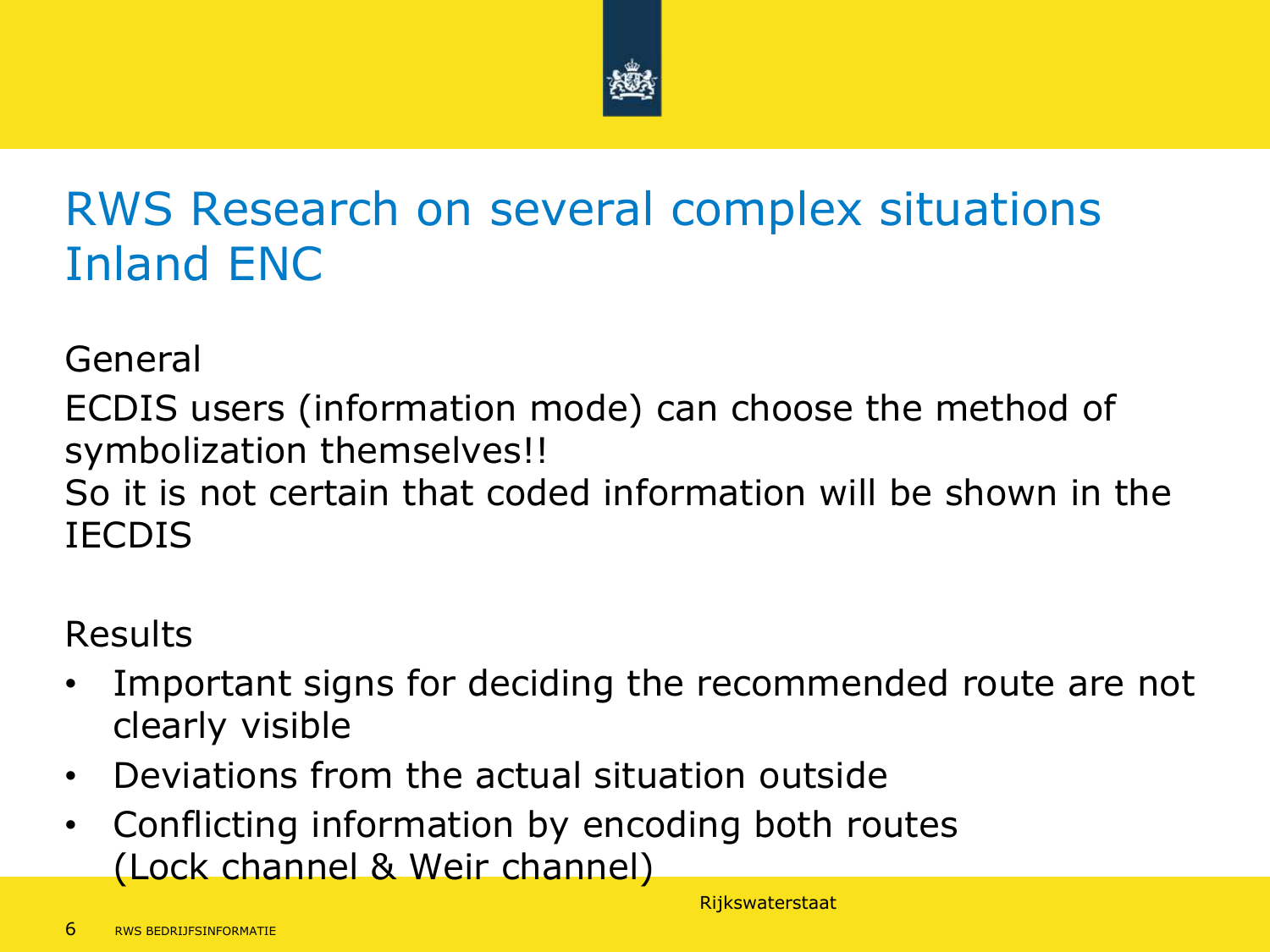

# Showing detailed information of Notice marks what is the desired sailing route?

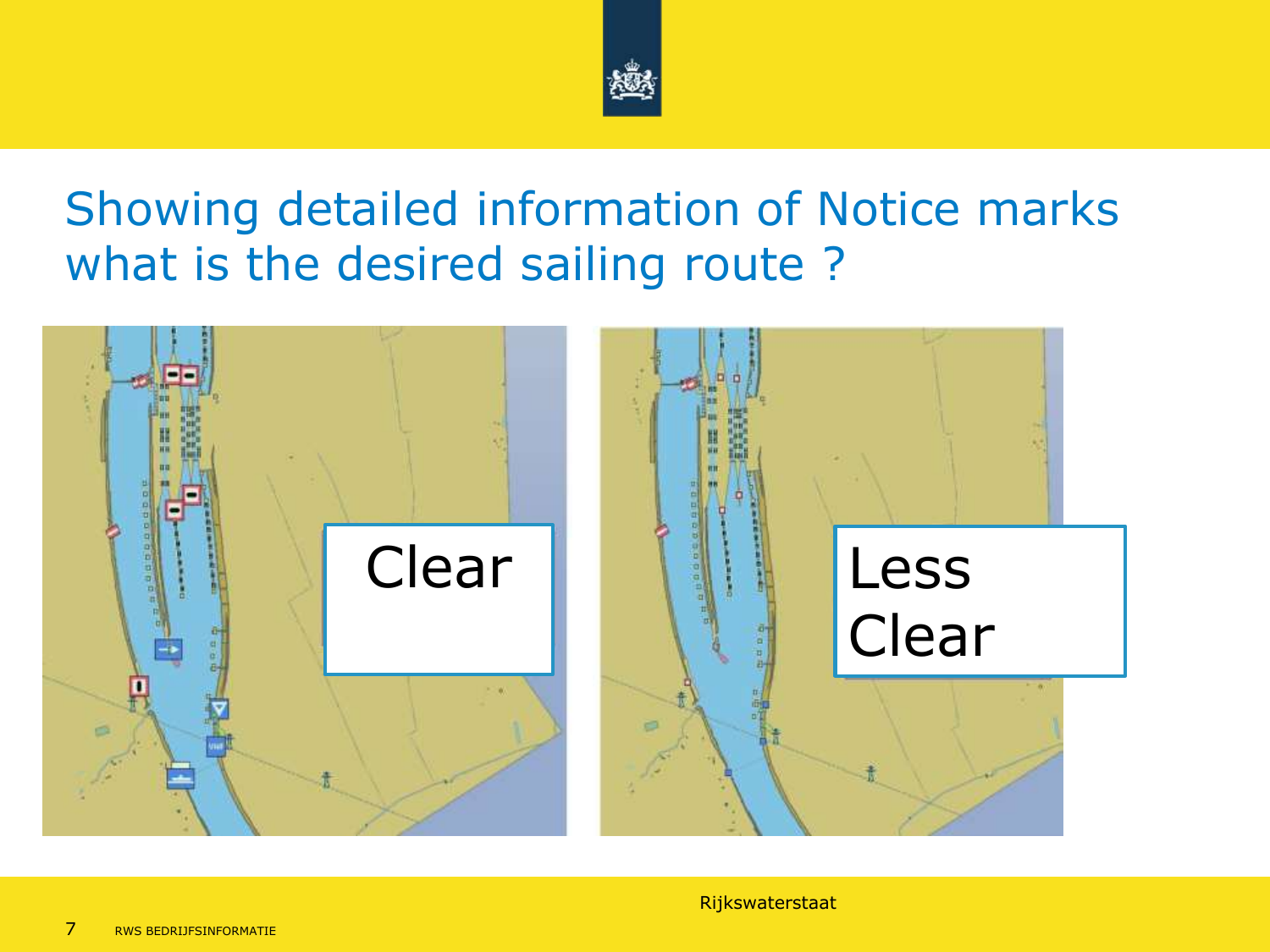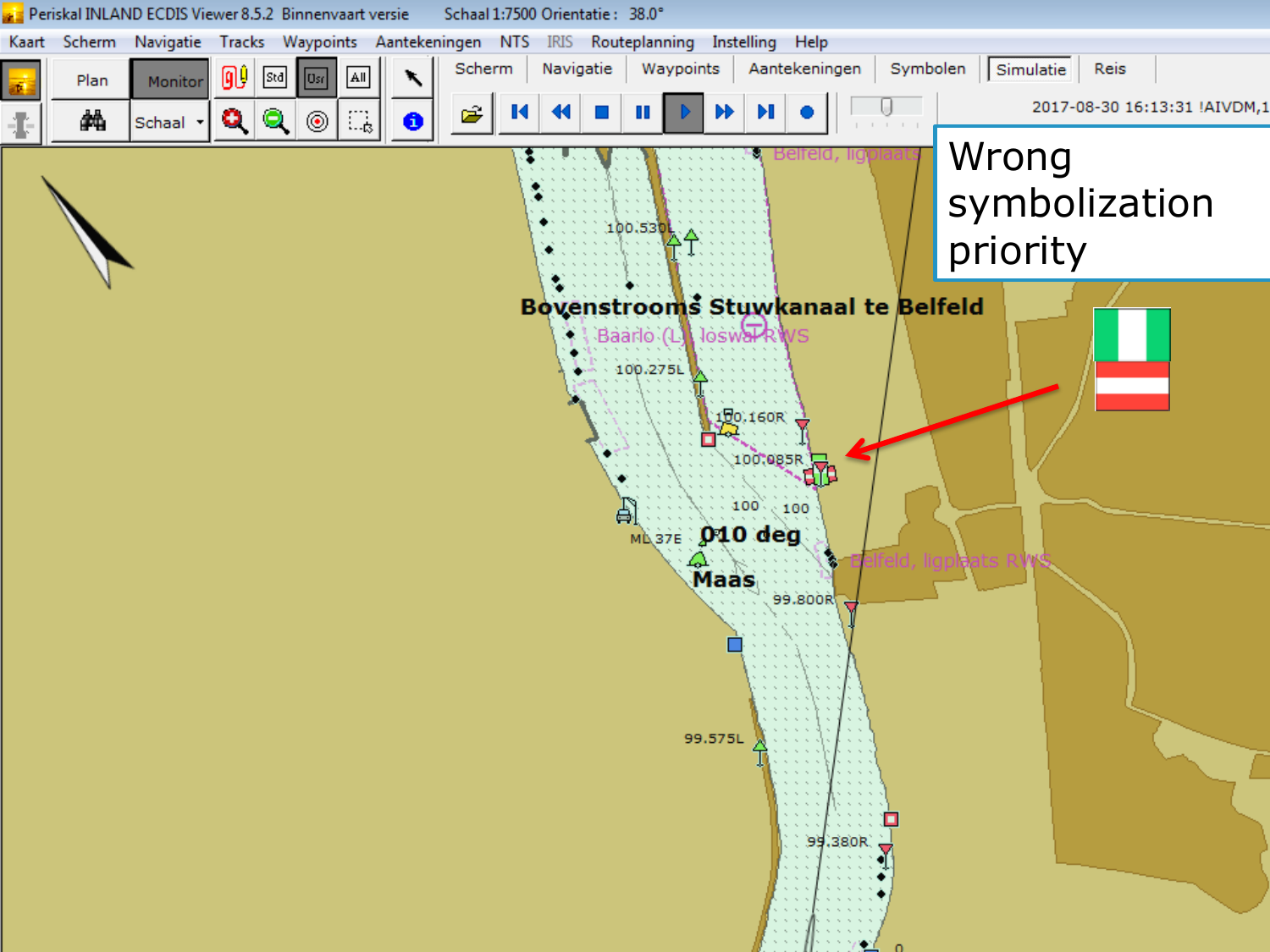

### starting point IENC's

- We have to deal with dynamic situations in barrage and lock complexes.
- The IENC will not follow this dynamic situation in real time.
- The IENC 'll be statically coded, with a recommended route. This is the route through the lock. If the weir is open for navigation, it will not be displayed in the IENC.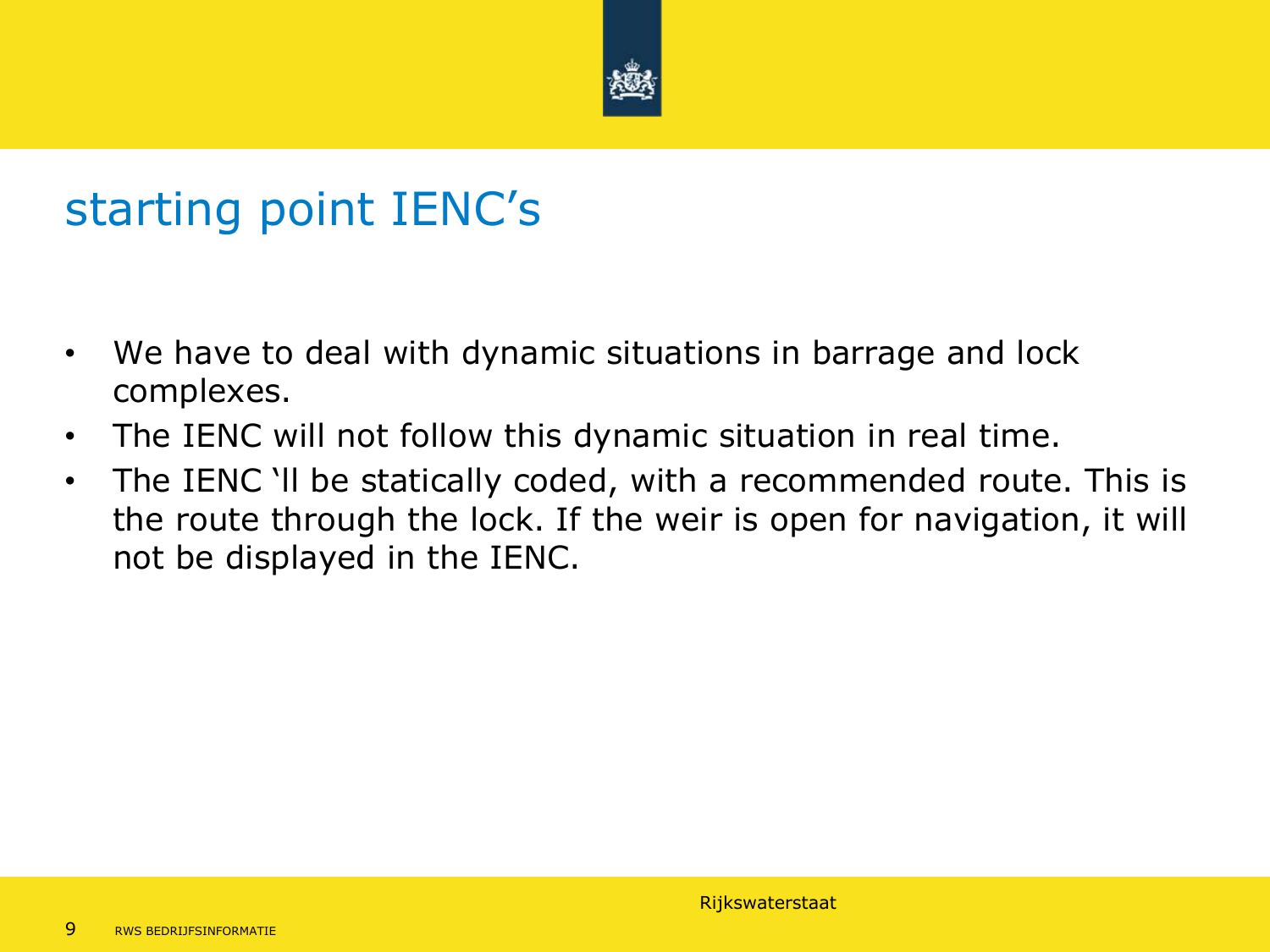

- 1. Match ATON's with ATON's outside
- 2. Improve A1-signs with the right oriënt
- 3.  $\leftarrow$  towards the lock
- 4. **The lock** towards the lock
- 5. Remove yellow light or sign  $\leftrightarrow$  from the bridge
- 6. Remove E1-sign

7. Encode fenceline with  $\sqrt{2\pi}$ 

- 
- 8. Remove fairway from the weir channel
- 9. Add restricted area's
- 10. Add recommended track towards the lock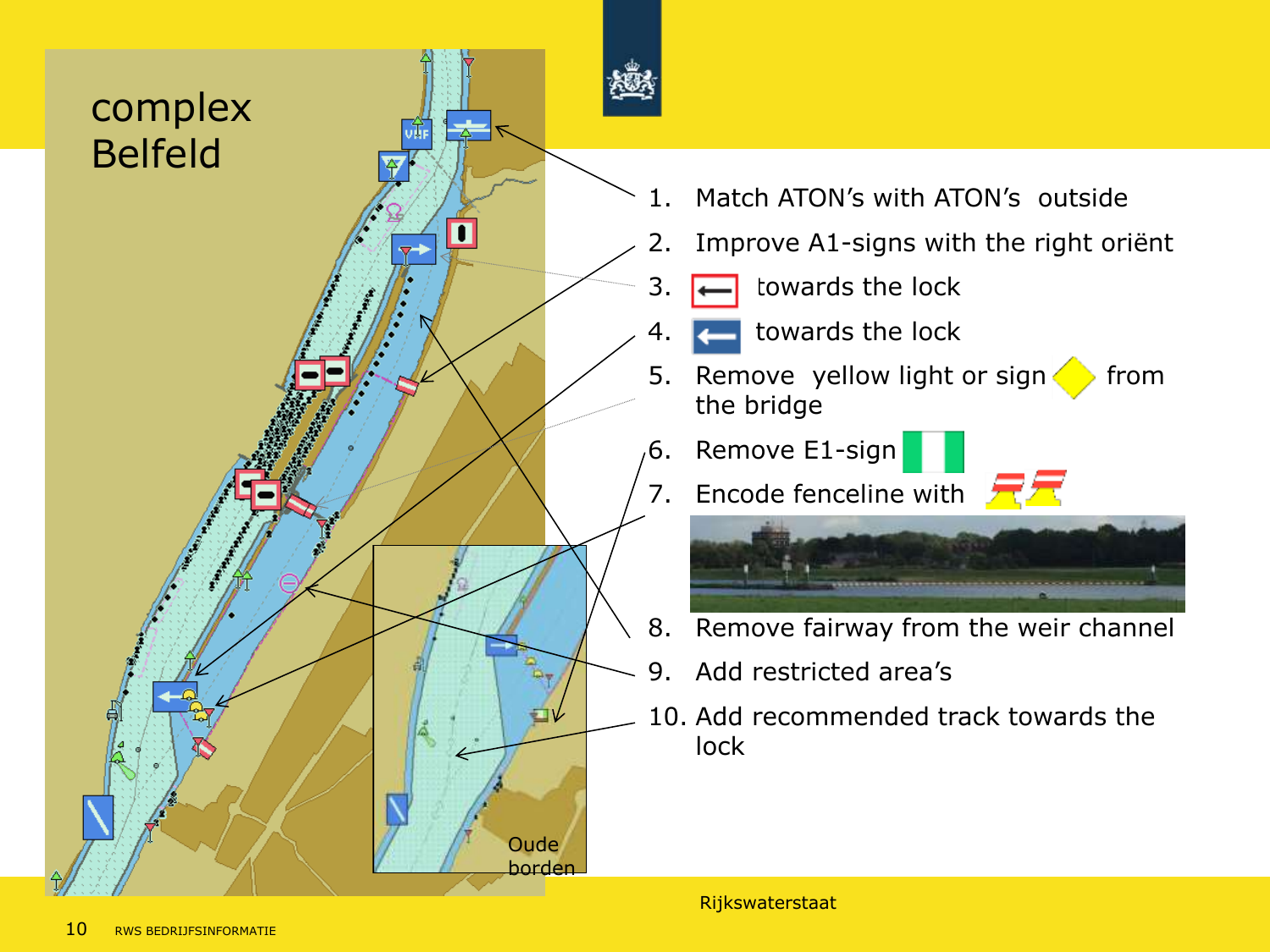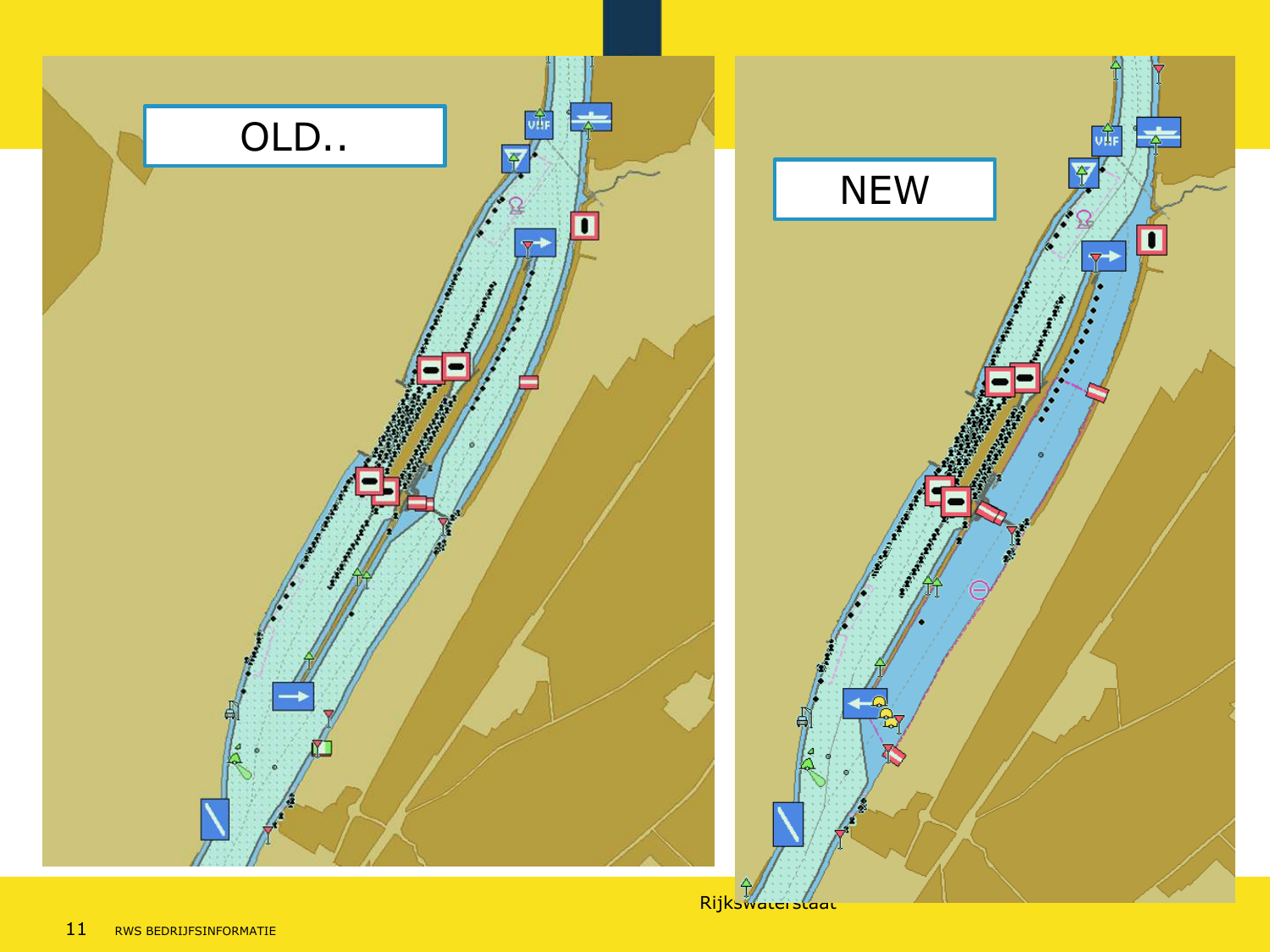

## Not recommended adjustments in the IENC!

Apply virtual marking.





One said : Could lead to confusion!

Future?!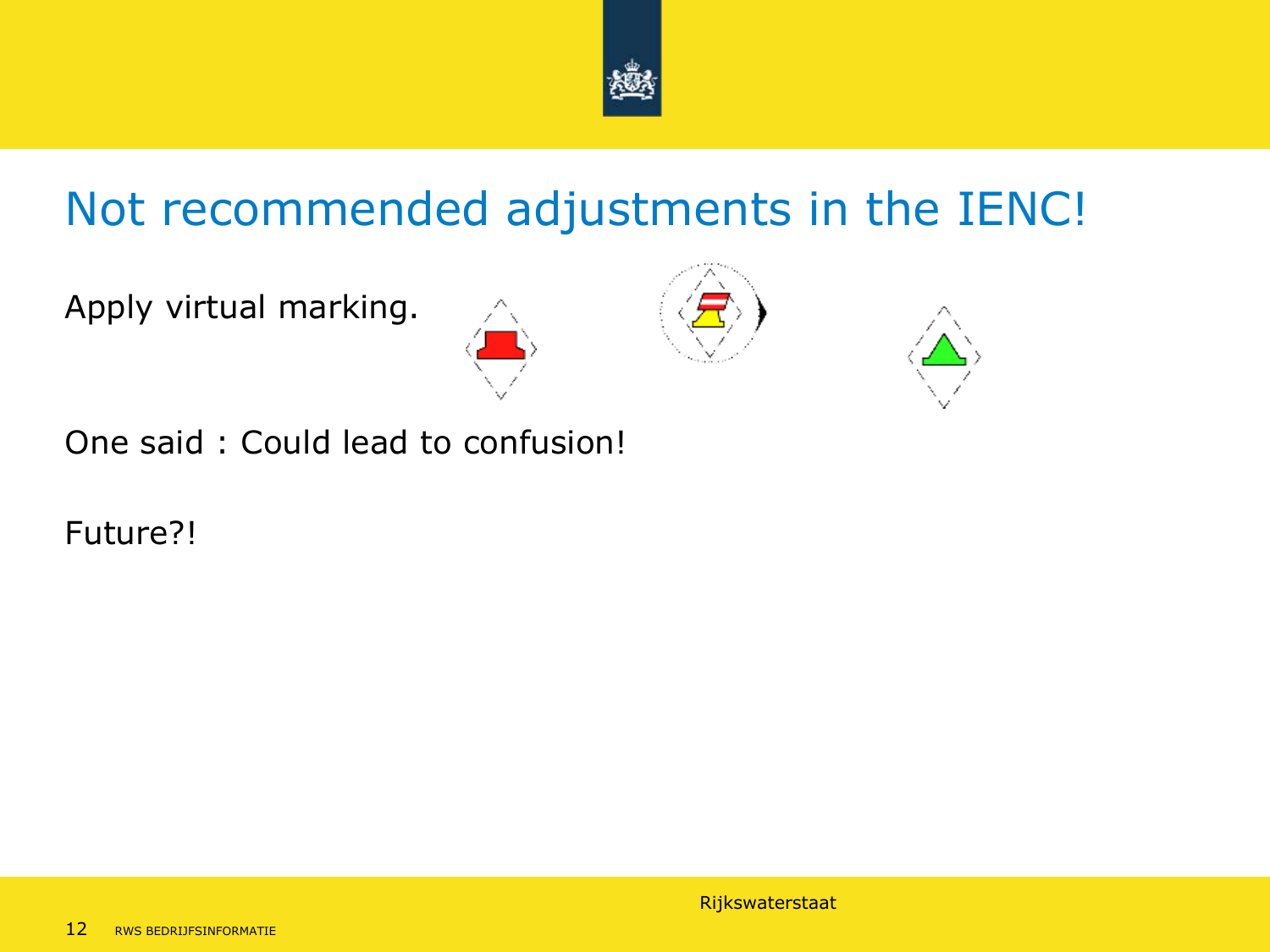

#### The arrow is not recommended for now. But….

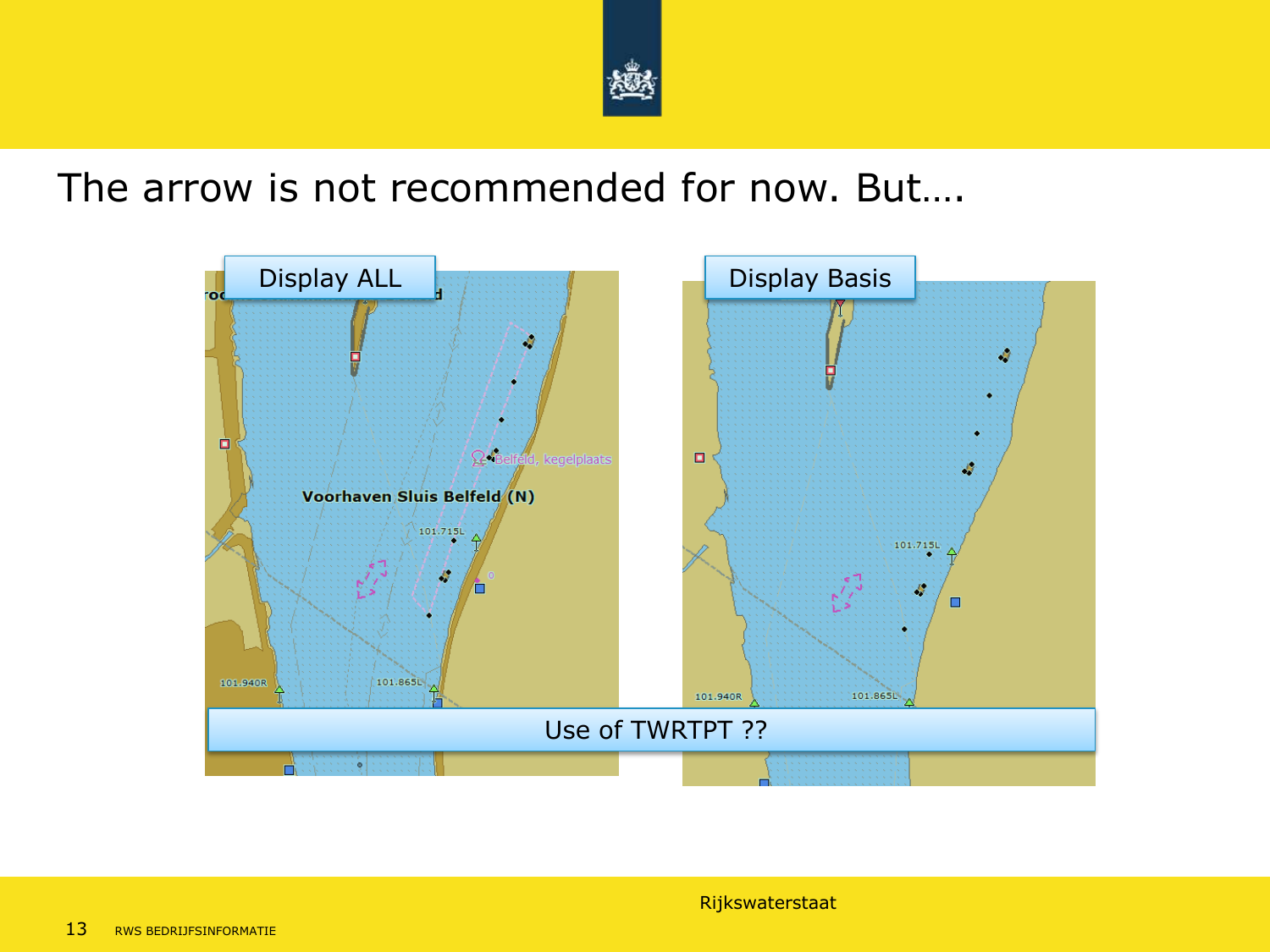

#### Issues – Solutions?

• Make these notice marks always visable, like the A1 sign

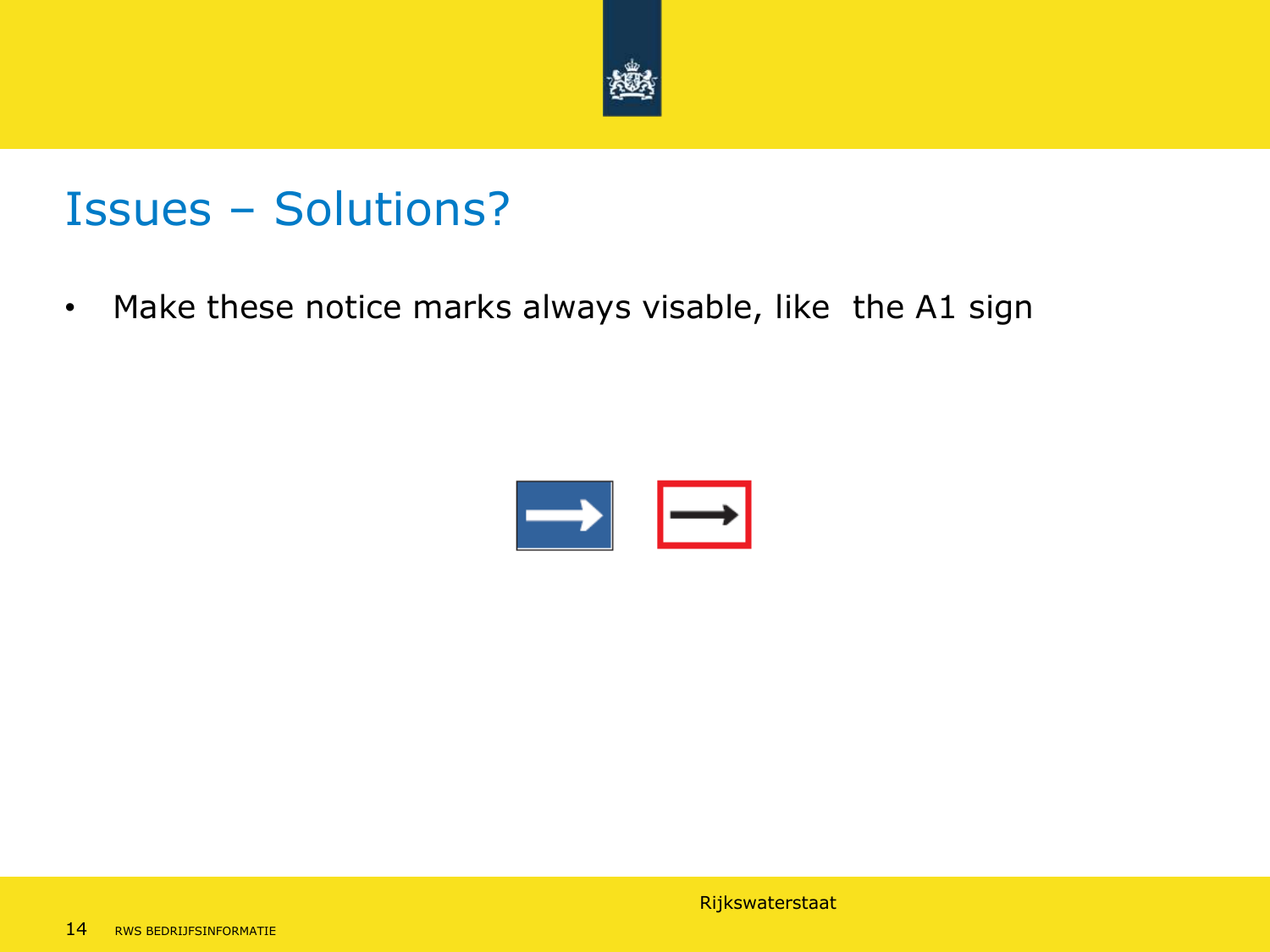



| Kaartobjecten                  |                               |        |  |
|--------------------------------|-------------------------------|--------|--|
| ⊟ 9T7LE962                     | Attributen                    | Waarde |  |
| Seinhuis, verkeer              | Minimum schaal                | 22000  |  |
| Seinhuis, verkeer              | Soort signaal station,  sluis |        |  |
| <b><i>INTRONALCEPTOMAL</i></b> |                               |        |  |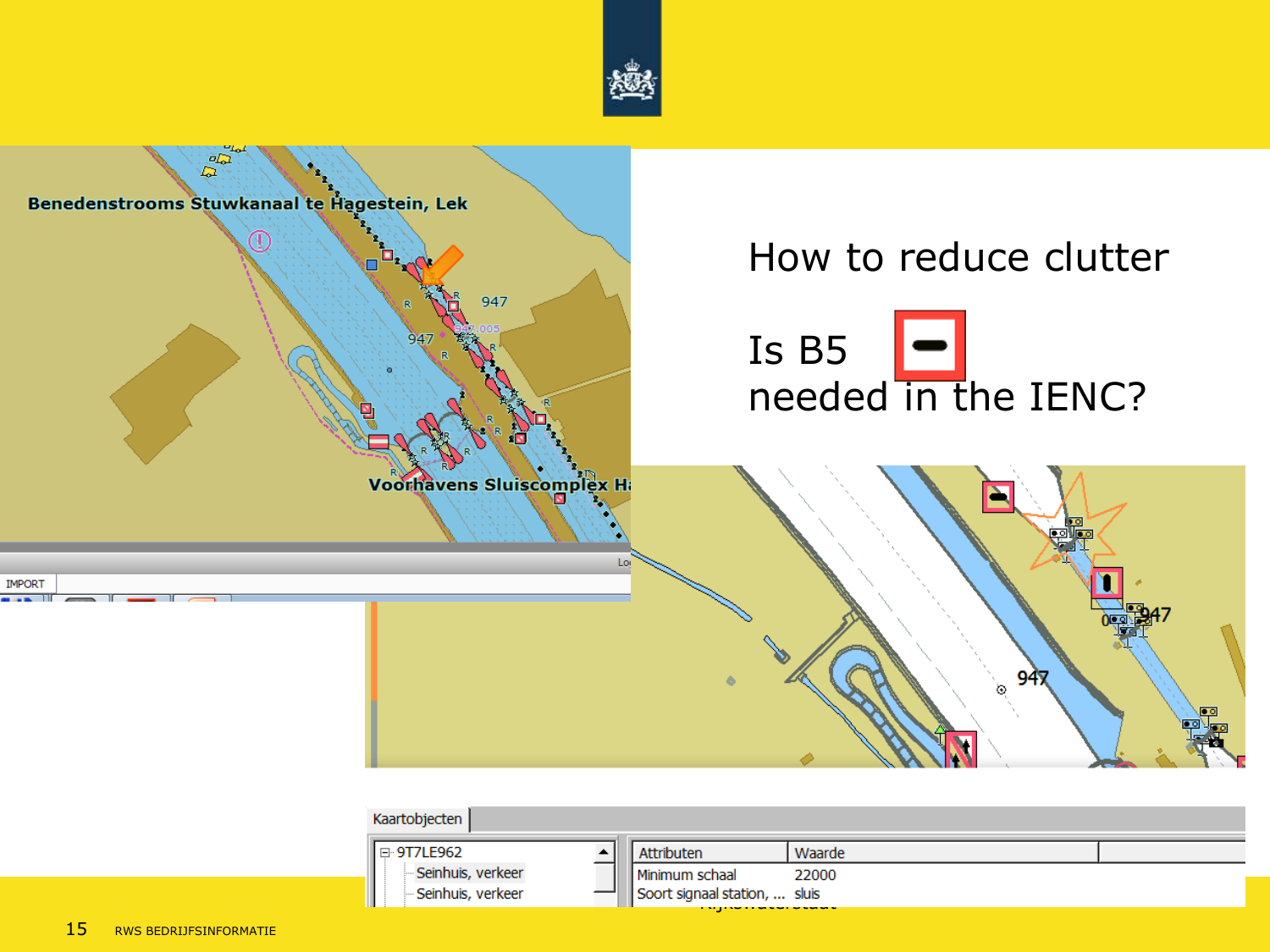

#### Better visible symbolization for weirs

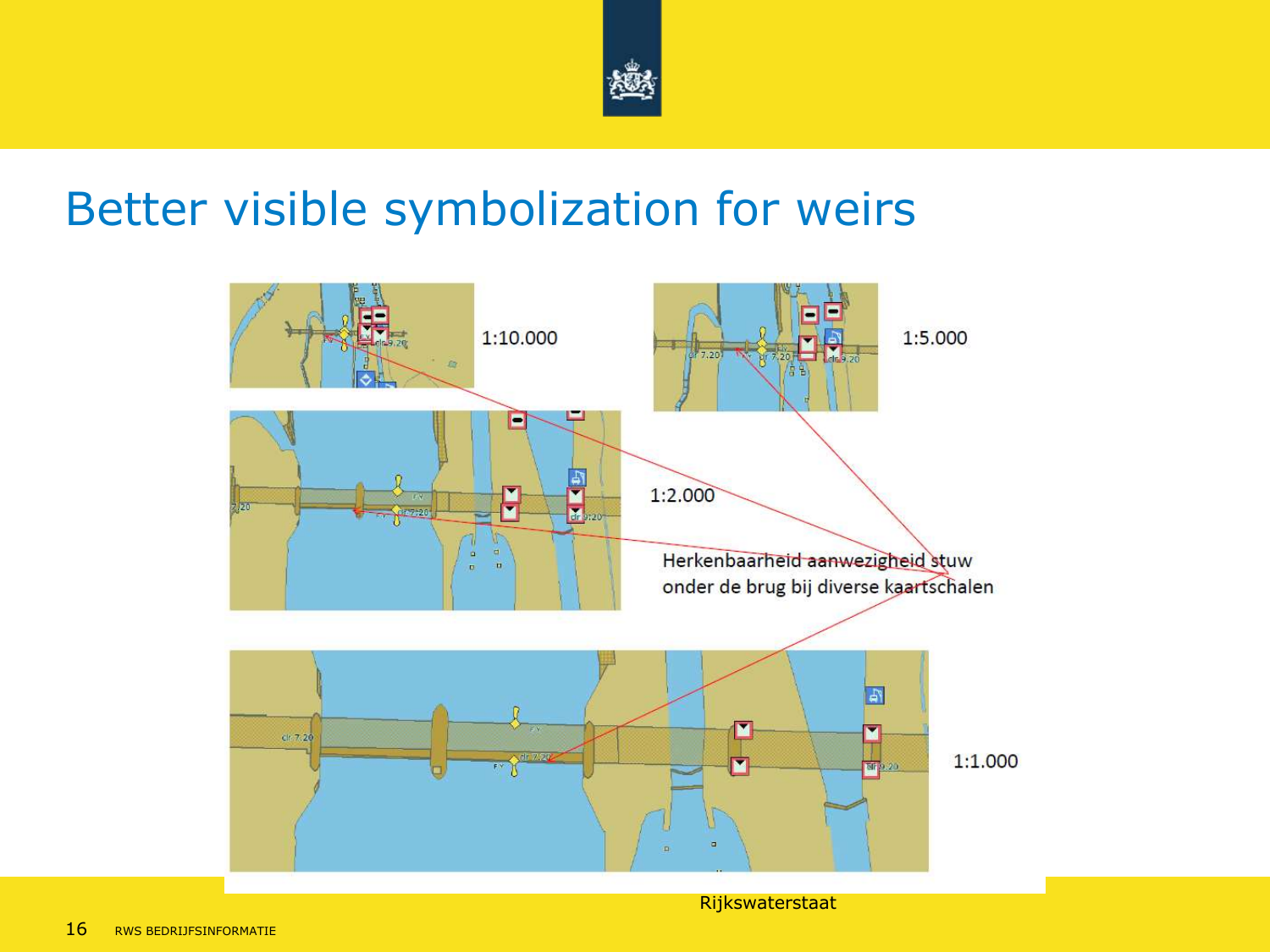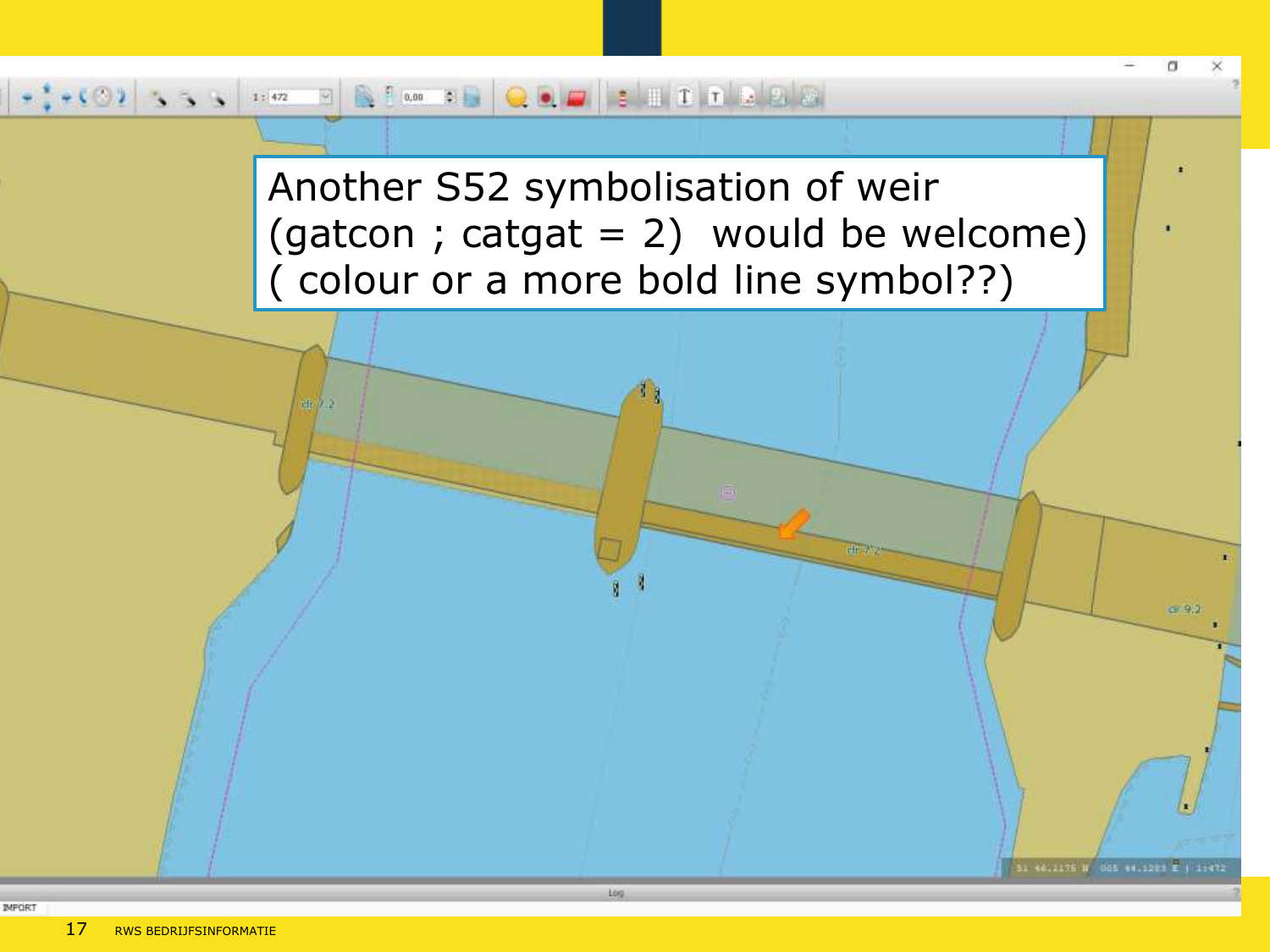

## **Questions**

is inclusion possible for a separate encoding instruction of "complex waterway infrastructure" in the IEHG IENC Encoding Guide?

• Is there a solution for **not showing** signs that are related to the opposite sailing direction, because sometimes these are confusing in the Inland ECDIS